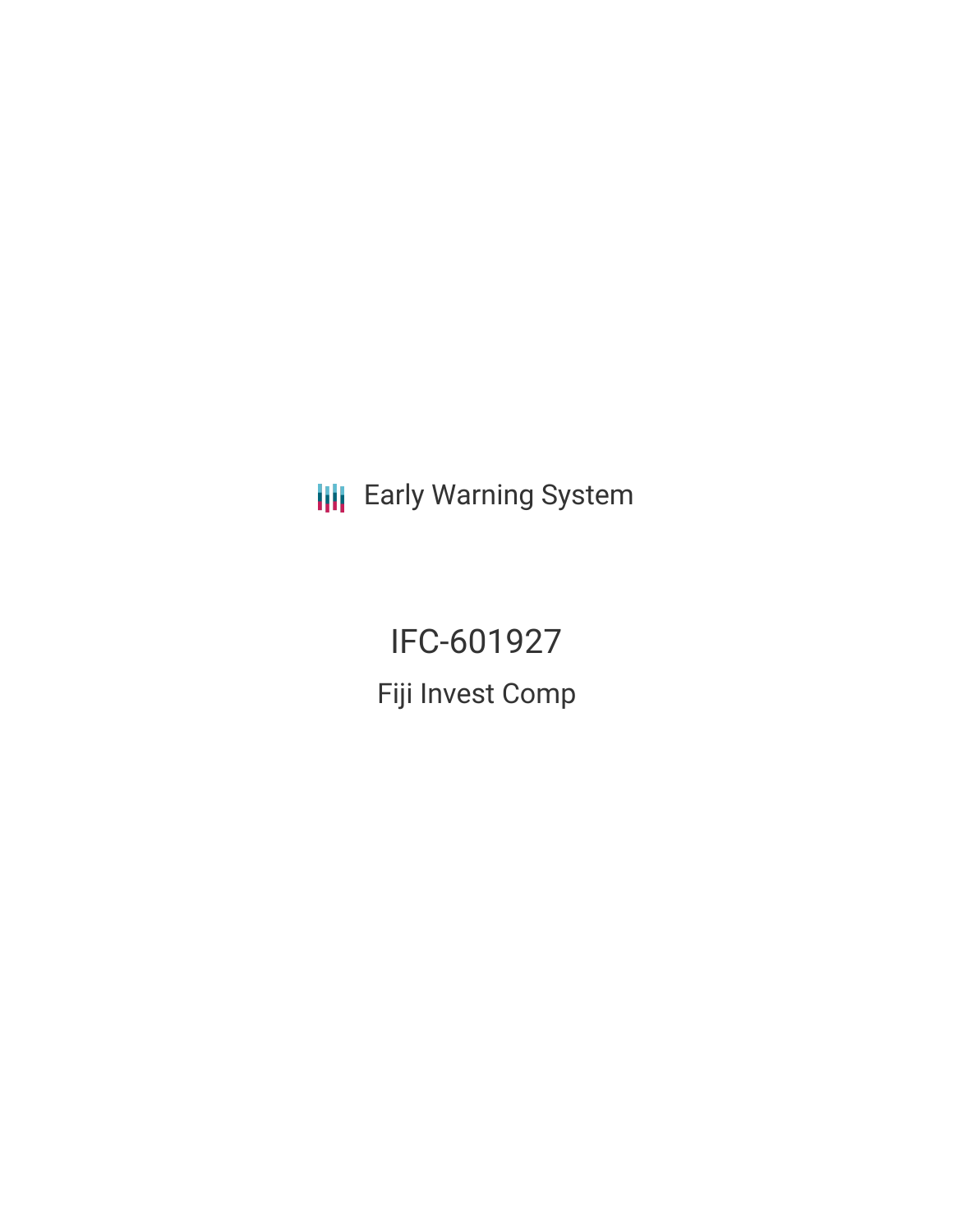## **Quick Facts**

冊

| <b>Countries</b>               | Fiji                                    |
|--------------------------------|-----------------------------------------|
| <b>Financial Institutions</b>  | International Finance Corporation (IFC) |
| <b>Status</b>                  | Active                                  |
| <b>Bank Risk Rating</b>        | U                                       |
| <b>Voting Date</b>             | 2018-08-30                              |
| <b>Borrower</b>                | Government of Fiji                      |
| <b>Sectors</b>                 | Finance, Law and Government             |
| <b>Investment Type(s)</b>      | <b>Advisory Services</b>                |
| <b>Investment Amount (USD)</b> | \$1.90 million                          |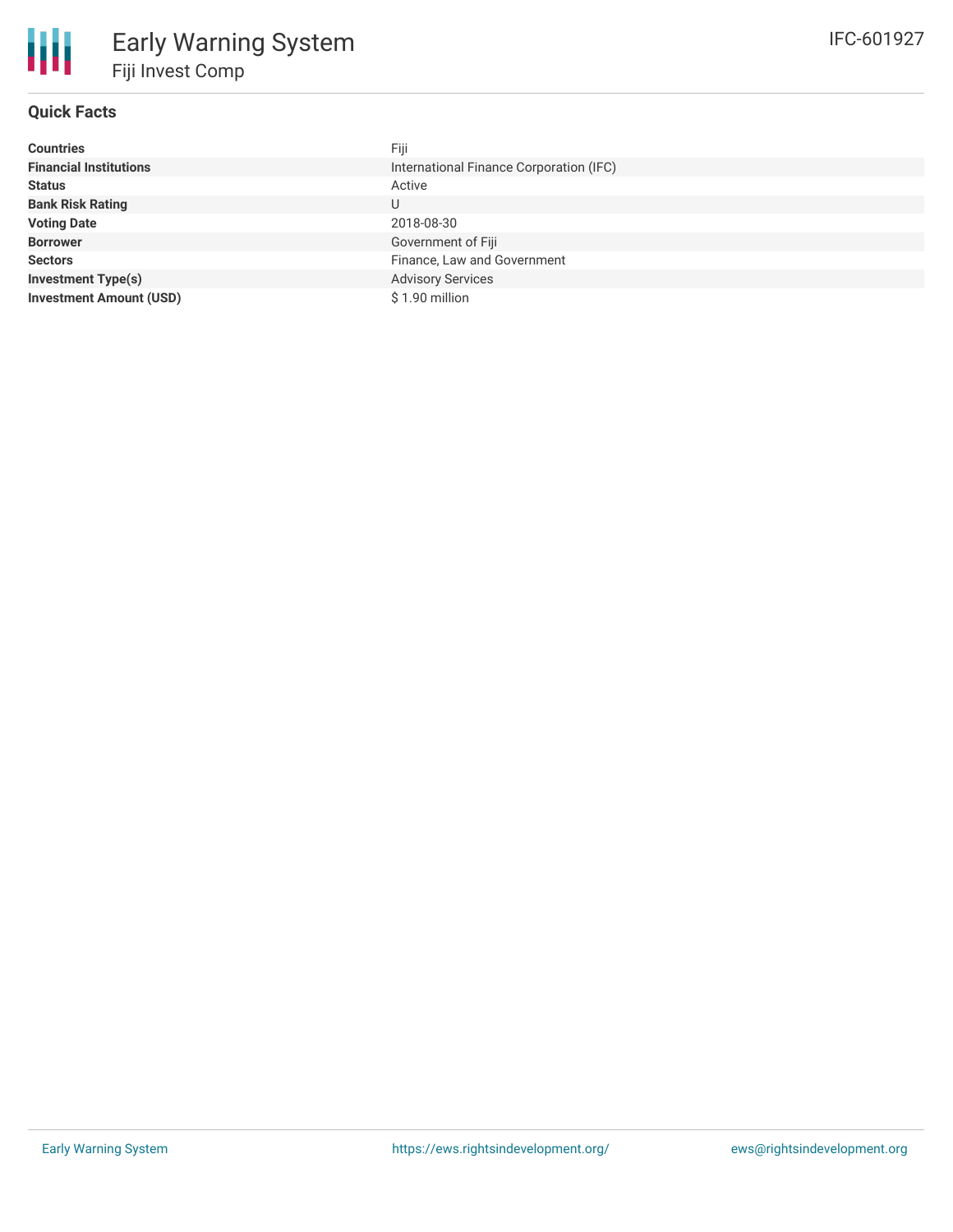

# **Project Description**

According to the bank website, the project aims to "facilitate investment and facilitate economic diversification in the Republic of Fiji by reforming and modernizing the regulatory and administrative framework for investment; implementing and streamlining business regulations to improve the ease of doing business; and assisting the Government of Fiji to design and implement a new and sustainable economic zone on the western side of the main island, Viti Levu."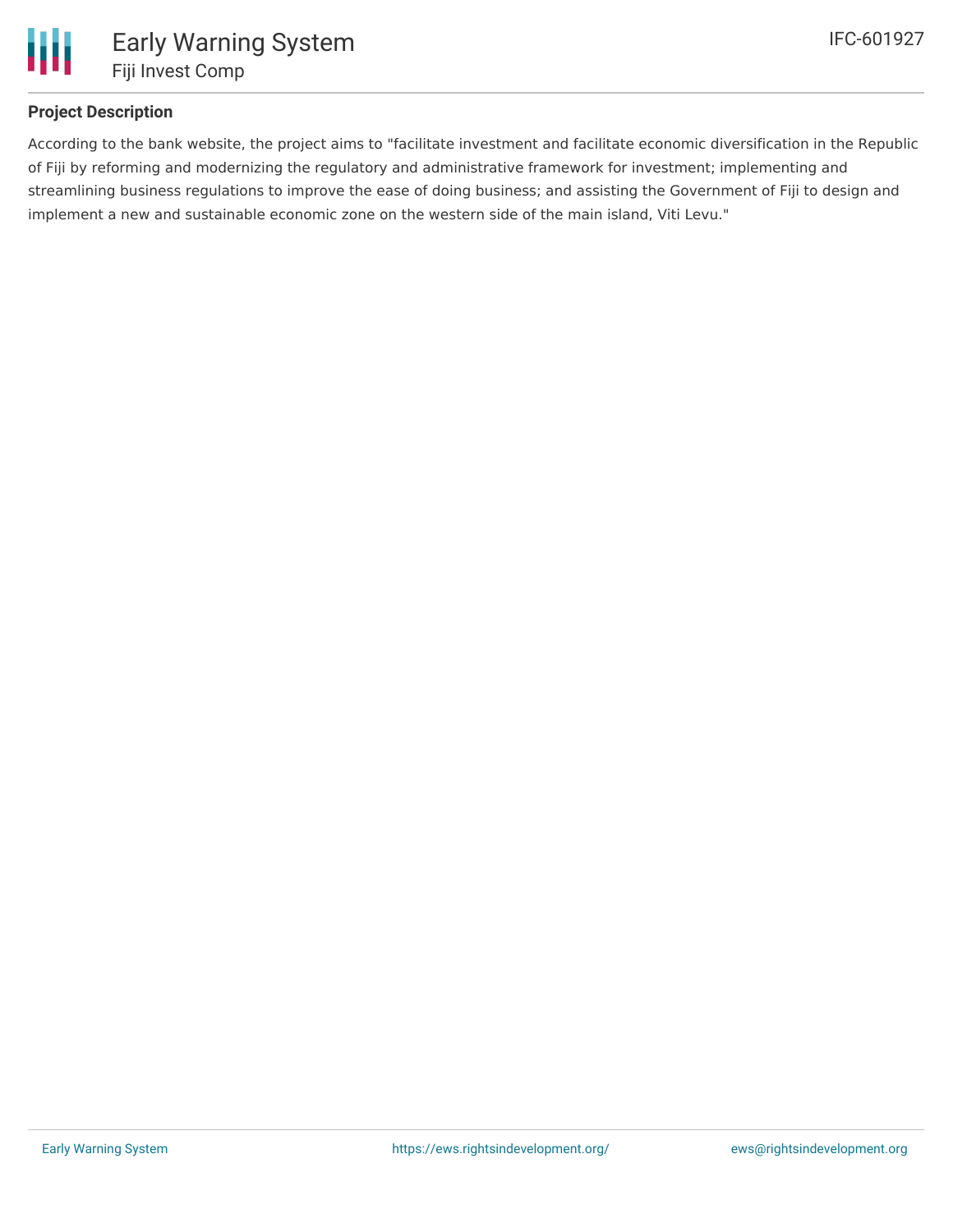### **Investment Description**

• International Finance Corporation (IFC)